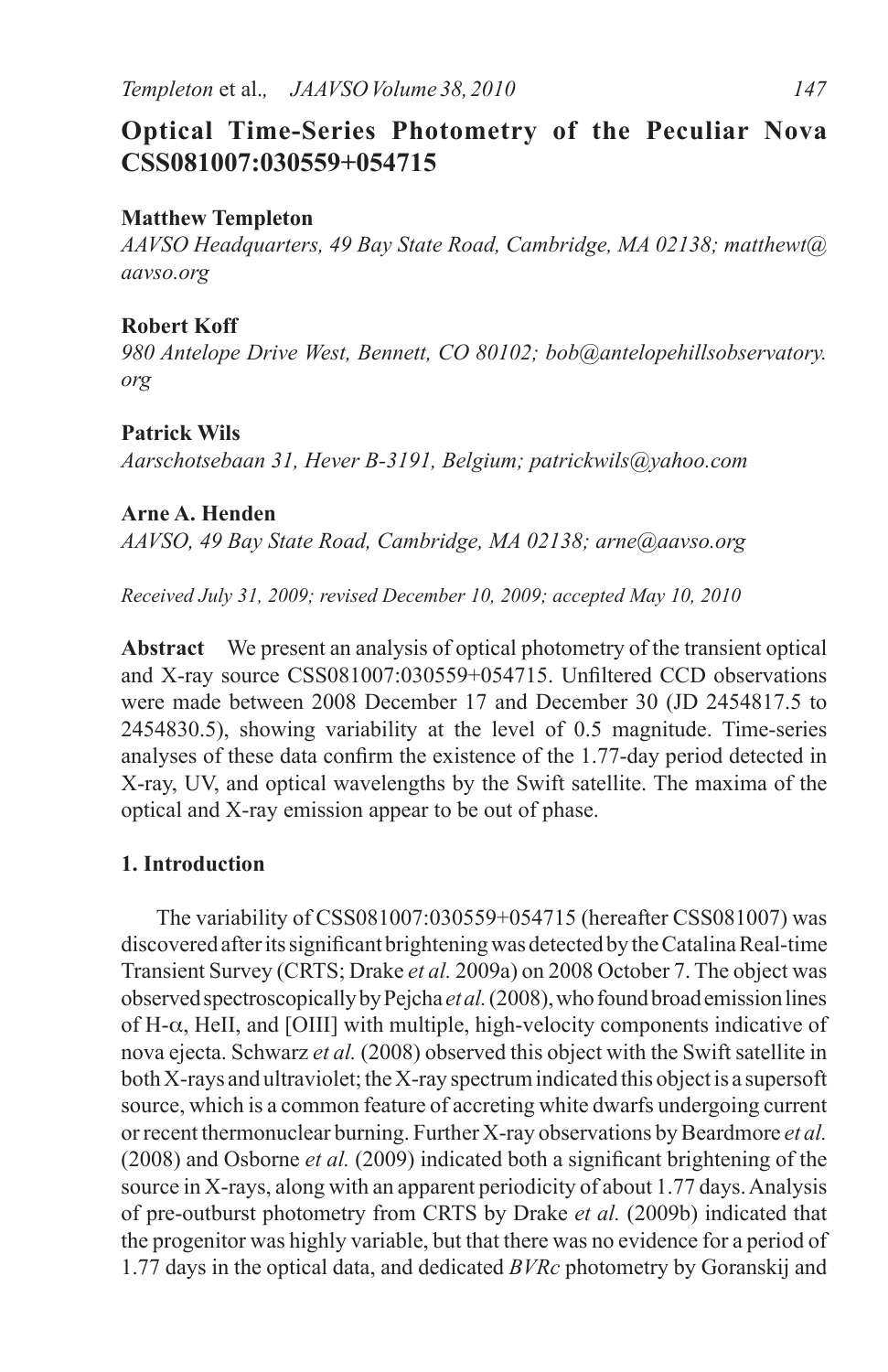Metlova (2009) obtained over thirteen sparsely-distributed nights between 2008 December 3 and 2009 February 19 indicated marginal evidence for periodicity at 1.694 and 0.6106 days.

# **2. Data**

The AAVSO requested observations of this star on 2008 December 12 (Templeton 2008), and R. Koff commenced a two-week series of nightly timeseries of CSS081007. Unfiltered observations were made using a 0.25-meter SCT with an Apogee AP-47 CCD camera; the telescope is located near Bennett, Colorado. Differential photometry was performed using GSC 00061-01278 as the comparison star and GSC 00061-01257 as the check star. The unfiltered magnitudes are relative to the *V*-band zero point of 14.862 for the comparison star, as obtained by calibration data by A. Henden. We note that a full *BVRcIc* calibration of this field was obtained by Henden using the Sonoita Research Observatory, and is available from the AAVSO website.

Eleven nights of photometry were obtained between JD 2454817.55 (2008 December 17.05) and 2454830.66 (2008 December 30.16), yielding a total of 874 observations of the variable. Photometry of the comparison and check stars showed that both were constant with standard deviations of about 0.02 magnitude throughout the two-week run. The resulting light curve of CSS081007 is shown in Figure 1.

### **3. Analysis**

The time-series data were analyzed using a deconvolving, cleaning Fourier transform (Roberts *et al.* 1987), and we found the strongest peak at  $P = 1.767$  $\pm 0.001$  days. We found evidence for a weaker peak at 0.638 day. These two peaks are separated by one cycle per day in the frequency domain, and one is almost certainly an alias of the other. Based upon the phase diagrams of these data, and on the Swift results which do not have the same sampling issues, we believe the longer period of 1.767 days is the true period.

Figure 2 shows the data folded with four different periods using the X-ray zero phase point of HJD 2454807.1245 from Osborne *et al.* (2009). The plot at top left shows the optical data folded with the 1.767-day period, with the 0.638-day period at top right; the Goranskij and Metlova (2009) periods of 1.694 and 0.6106 days are shown at bottom left and right, respectively. The optical light curve phases most cleanly with the period of 1.767days, which is a good indication that the periodicity exists and our calculated period is consistent with its real value. We note that the bright segment located at a phase of 0.95 to 1.0 was observed on 2454817, making it the earliest portion of the light curve. It is possible the object declined after this night; however, the remaining data appear to have a reasonably constant mean afterward. Our second period of 0.638 can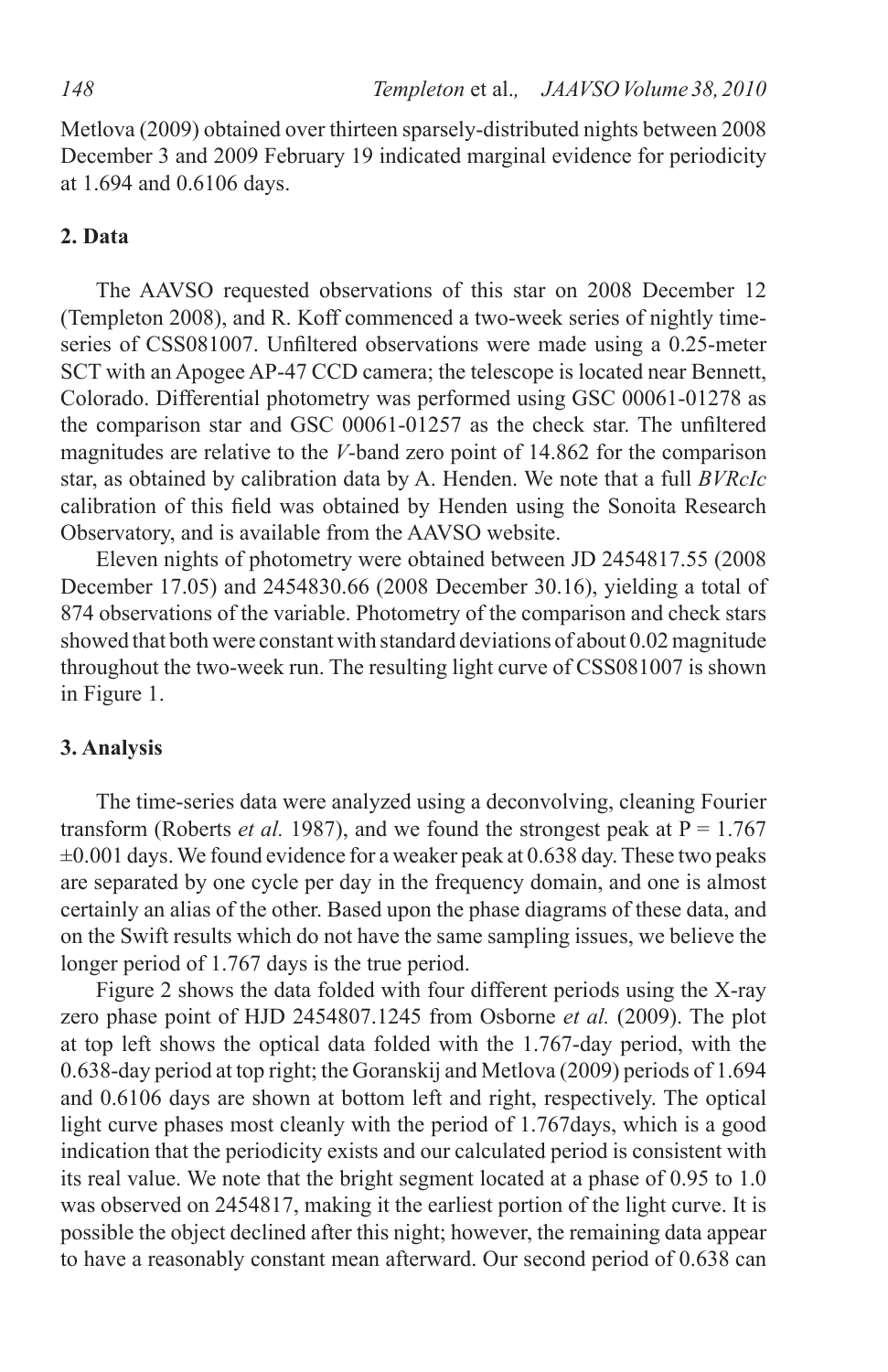phase the data, but there is clearly more phase dispersion on the rising branch. Both of the Goranskij and Metlova periods are ruled out by both Fourier analysis and the phase diagrams.

The morphology of the light curve is difficult to characterize given the relatively small amount of data available, the (likely) aperiodic rapid variability, and the varying mean light level due to evolution of the nova outburst. The simplest interpretation is that the light curve consists of a single deep minimum lasting for nearly half a cycle, with little or no evidence of a secondary eclipse. There is a very weak dip at maximum, around phase 0.1, but it is well below the level of scatter in the data when binned. The main eclipse is not symmetrical; the decline to minimum is at least 30 percent of the orbit, while the rise to maximum is about 10 percent. Aside from the bright segment of data around phase 0.35–0.4, the light curve appears to be stable throughout the two-week span of observations; therefore the overall morphology of the system did not appear to change appreciably during the observing run. Osborne *et al.* (2009) noted that their ephemeris yields the time of *minimum* in the X-ray. Figure 2 shows that this corresponds to a *bright* phase of the optical light curve, which indicates that the optical and X-ray emission come from two different locations within the system that are eclipsed or obscured at different times.

#### **4. Discussion**

These optical data strongly support the presence of a 1.767-day period in CSS081007. We believe the weaker detection and slightly different period found by Goranskij and Metlova is a product of their sparser sampling covering a broader span of time. Given the underlying nova event, the longer span of data may be significantly affected by the evolution of the nova light, complicating the analysis of the time-series. The AAVSO data phase with essentially the same period as the Swift X-ray and UV periods, although there is a significant phase shift between the optical and X-ray. Further time-series observations of the system would provide additional useful constraints for light curve modeling in both the optical and X-ray. The slow optical evolution of this outburst suggests a peculiar nova, and stronger constraints on the geometry of the system and the nature of its components would greatly aid in our understanding of this system.

### **References**

Beardmore, A. P., Osborne, J. P., Page, K., Schwarz, G. J., Starrfield, S., and Ness, J. -U. 2008, *Astron. Telegram*, Nr. 1873.

Drake, A. J., *et al.* 2009a, *Astrophys. J.*, **696**, 870.

Drake, A. J., *et al.* 2009b, *Astron. Telegram*, Nr. 1940.

Goranskij, V. P., and Metlova, N. P. 2009, *Astron. Telegram*, Nr. 1938.

Osborne, J. P., Beardmore, A. P., Page, K. L., Ness, J. -U., Schwarz, G., Starrfield, S., Balman, S., and Wynn, G. 2009, *Astron. Telegram*, Nr. 1942.